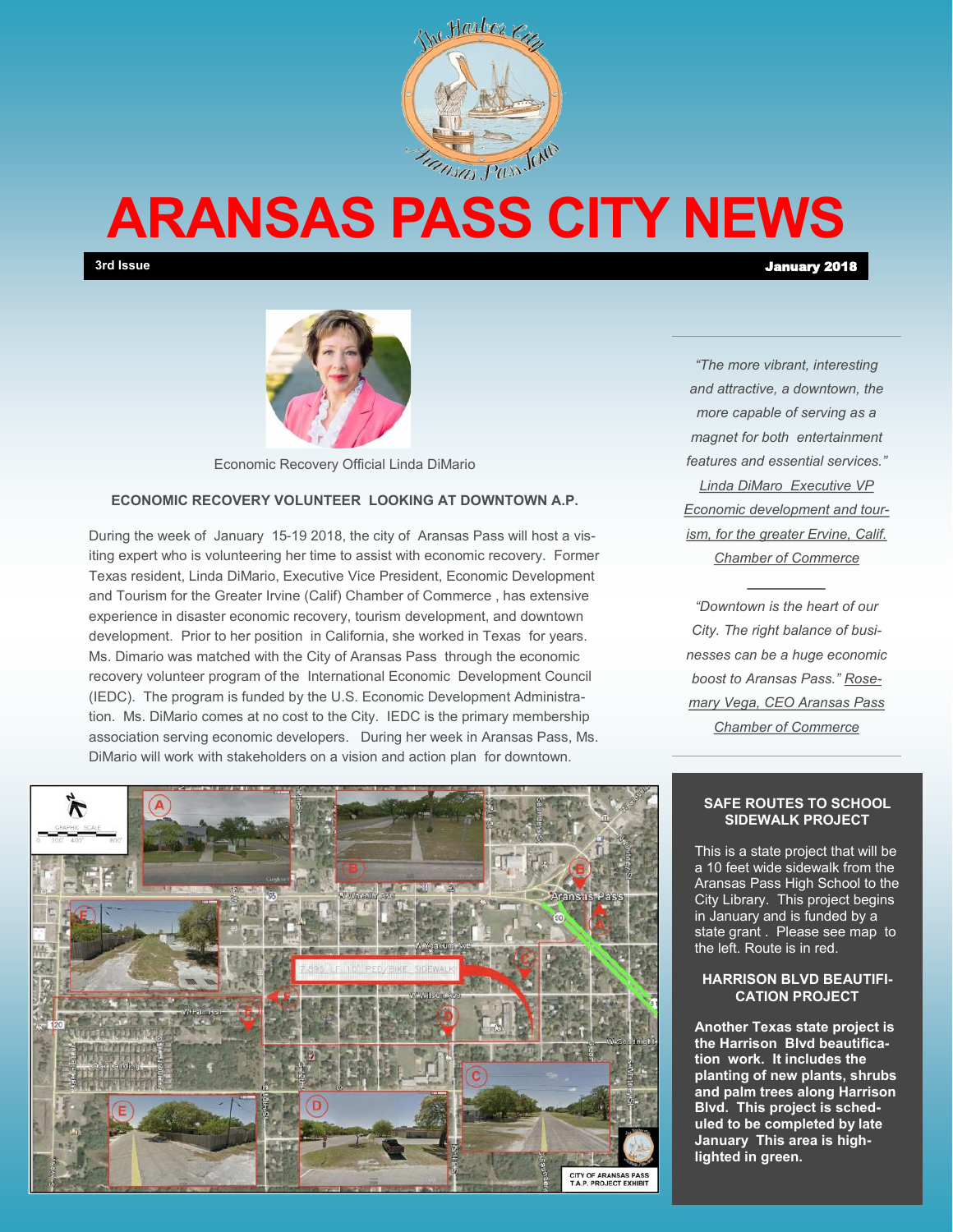

Contractor JJ Fox employees working on the Highland Stormwater project

## **HIGHLAND STORMWATER PROJECT OVER 50% COMPLETE**

The Highland Stormwater Project includes the removal of a failing stormwater pipe system on Highland Ave from Wehring Lane to Rife Street. The old storm system was caving-in and causing sink holes. The project is funded as part of last year's bond project. As of January 1st, the contractor was 50% complete and is expected to be completed by February. This project also includes the placing of new curbs on the South side of the street. When the contractor is complete, the City will pave the entire Highland Ave. from Wehring Lane to Commercial—also funded by last year's bond project.

## **TIPS FOR GUARDING AGAINST PROPERTY THEFT**

**Property crimes remain an issue in Aransas Pass and throughout our region. With your assistance on a few minor details, the number of victims can be reduced. Key items to remember:**

- **Lock your vehicles and check them before you go to bed.**
- **Do not store valuables inside your vehicle; but if you must, store them out of sight.**
- **Never leave a firearm inside your vehicle.**
- **Work with your neighbors to look out for one another and don't hesitate to report to local police any suspicious activity.**

**These tips give you a 90% chance to avoid becoming a victim. For more information contact: Capt. Kyle Rhodes at 361-758-5224.** 

## **STATE GIVES IMPORTANT CHECK TO CITY**

To show the State's commitment to picking up the Aransas Pass portion of the debris removal cost, on December 21st, Texas Governor Greg Abbott presented Aransas Pass Mayor Ram Gomez with a \$99,000 check. This will be first of several. Other area cities also received checks. By the time it is over, debris removal in Aransas Pass could cost as much as \$10 million. By law, cities are responsible for 10% of that cost, which means our cost could be in the ballpark of \$1 million. That would be too heavy of a burden for most cities of our size to carry, so, in order to help Coastal Bend local governments, the state has agreed to pick-up their portion. Mayor Gomez expressed appreciation to the Governor and the State for helping to lift this huge financial burden. Photo by EOC Director Lynn Pierce

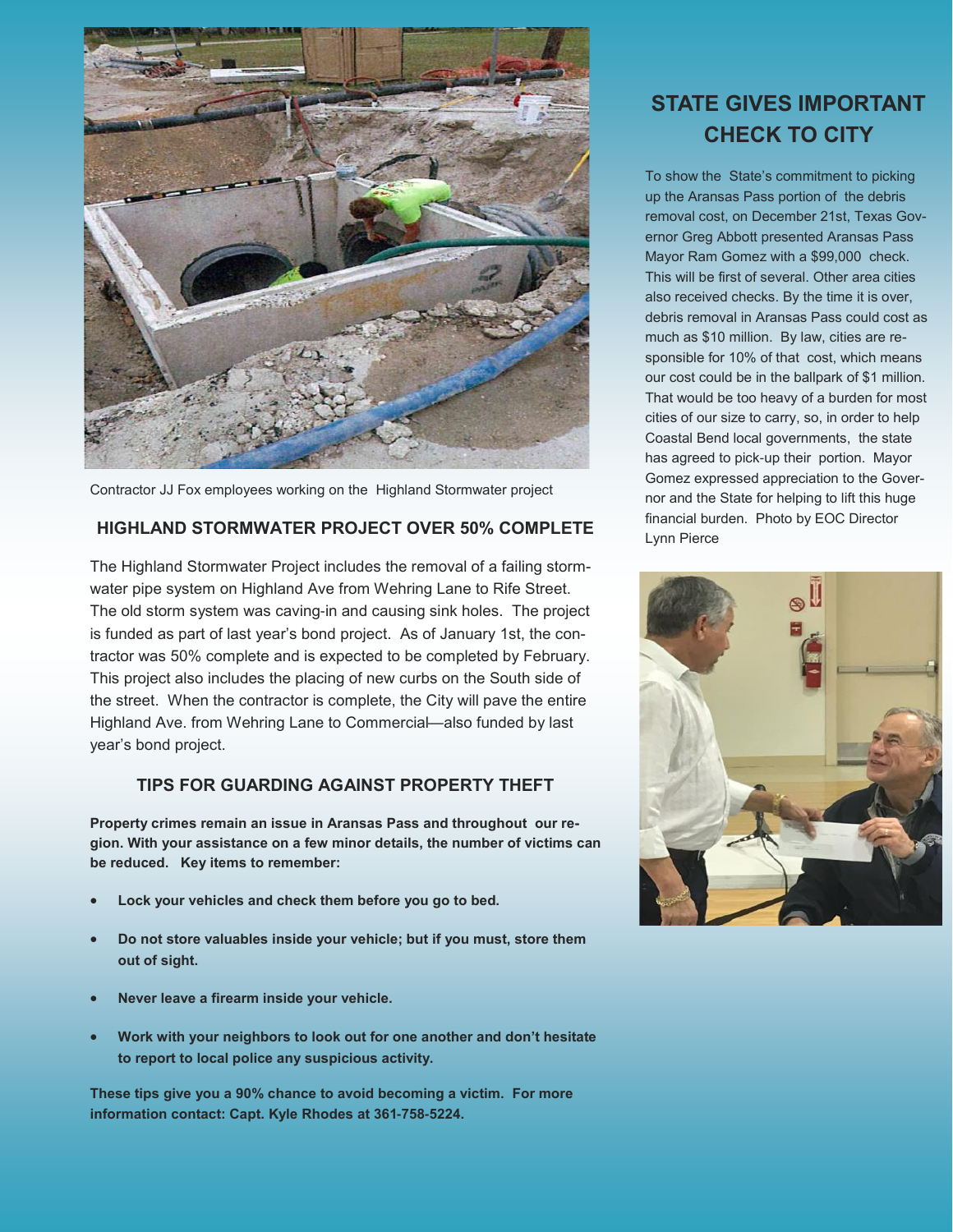

Texas House Committee on Land and Resource Management

Aransas Pass Mayor Ram Gomez has been spending some time addressing Texas legislative committees about the post-Harvey temporary housing emergency facing the City, as well as the region. In Aransas Pass most of the apartment complexes were shut down by Harvey. Many of those residents still are without housing. In early December Mayor Gomez addressed the Texas House Committee on Urban Affairs about this problem. On December 20th he addressed the Texas House Land and Resource Management Committee. See above picture. Mayor Gomez is second from the left. Mayor Gomez told the committee that "our biggest problem remains to be a lack of communication."



Members of the Texas House Land and Resource Management Committee toured Aransas Pass on December 19th in preparation for testimony during a committee hearing on the 20th of December in Corpus Christi. Third from the left is Mayor Ram Gomez. Also seen in his police uniform and back to the camera is Aransas Pass EOC Director Lynn Pierce. Development Director Katherine Comeaux is second from the right.

## **Texas House Committee Tours Aransas Pass**

In it's search for answers on how the Hurricane Harvey recovery is progressing, including the issue of temporary housing, on December 19th the Texas House Land and Resource Management Committee toured Aransas Pass. Mayor Ram Gomez, with Aransas Pass EOC Director Lynn Pierce and Development Director Katherine Comeaux accompanied the state legislators. They looked at vacant apartment complexes with Mayor Gomez expressing frustration over the slowness from state and federal government in obtaining temporary housing.